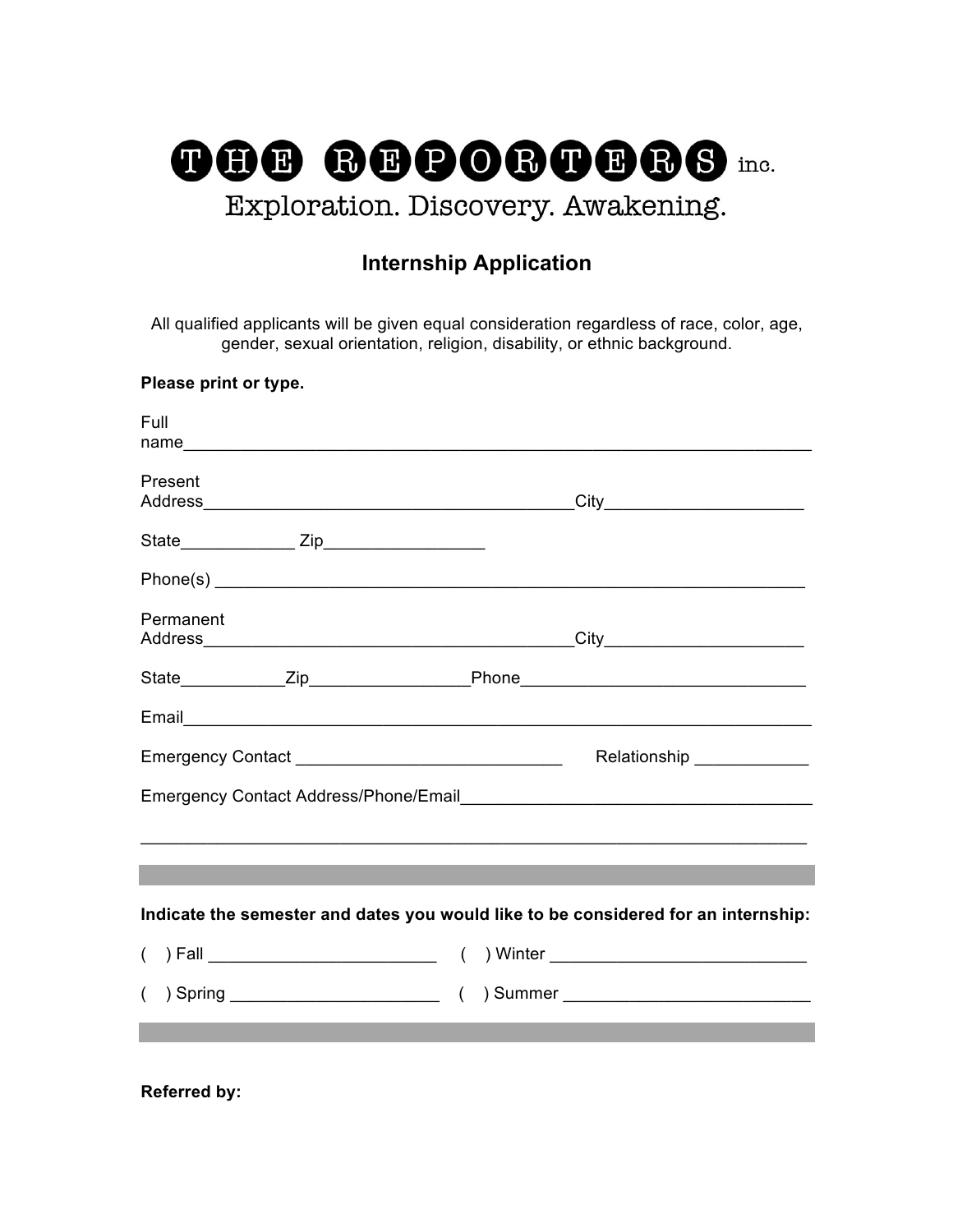| School     |                 |
|------------|-----------------|
| Job fair   |                 |
|            | A Publication   |
| Which one: |                 |
| Employee:  |                 |
| Who:       |                 |
| Other:     |                 |
|            | Please explain: |

### **University/College Classification**

| Freshman | Sophomore | Junior | Senior | <b>Graduate Student</b> |
|----------|-----------|--------|--------|-------------------------|
|----------|-----------|--------|--------|-------------------------|

#### **Education:**

| <b>University/College:</b> | <b>Address of School(s):</b> | <b>Major/Minor</b> |
|----------------------------|------------------------------|--------------------|
|                            |                              |                    |
|                            |                              |                    |
|                            |                              |                    |
|                            |                              |                    |

#### **COLLEGE CREDIT IS NOT REQUIRED TO INTERN WITH THE REPORTERS INC. BUT IF YOU ARE ELIGIBLE AND WISH TO RECEIVE CREDIT, PLEASE PROVIDE THE FOLLOWING INFORMATION:**

**Name of Professor and University/College Internship Information:**

| How many credits will you receive for the internship? __________________________ |  |
|----------------------------------------------------------------------------------|--|
| How many internship hours are required to receive the credit(s)?                 |  |
|                                                                                  |  |

## **Previous Employment/Internships:**

Employer: \_\_\_\_\_\_\_\_\_\_\_\_\_\_\_\_\_\_\_\_\_\_\_\_\_\_\_\_\_\_\_\_\_\_\_\_\_\_\_\_\_\_\_\_\_\_\_\_\_\_\_\_\_\_\_\_\_\_\_\_\_\_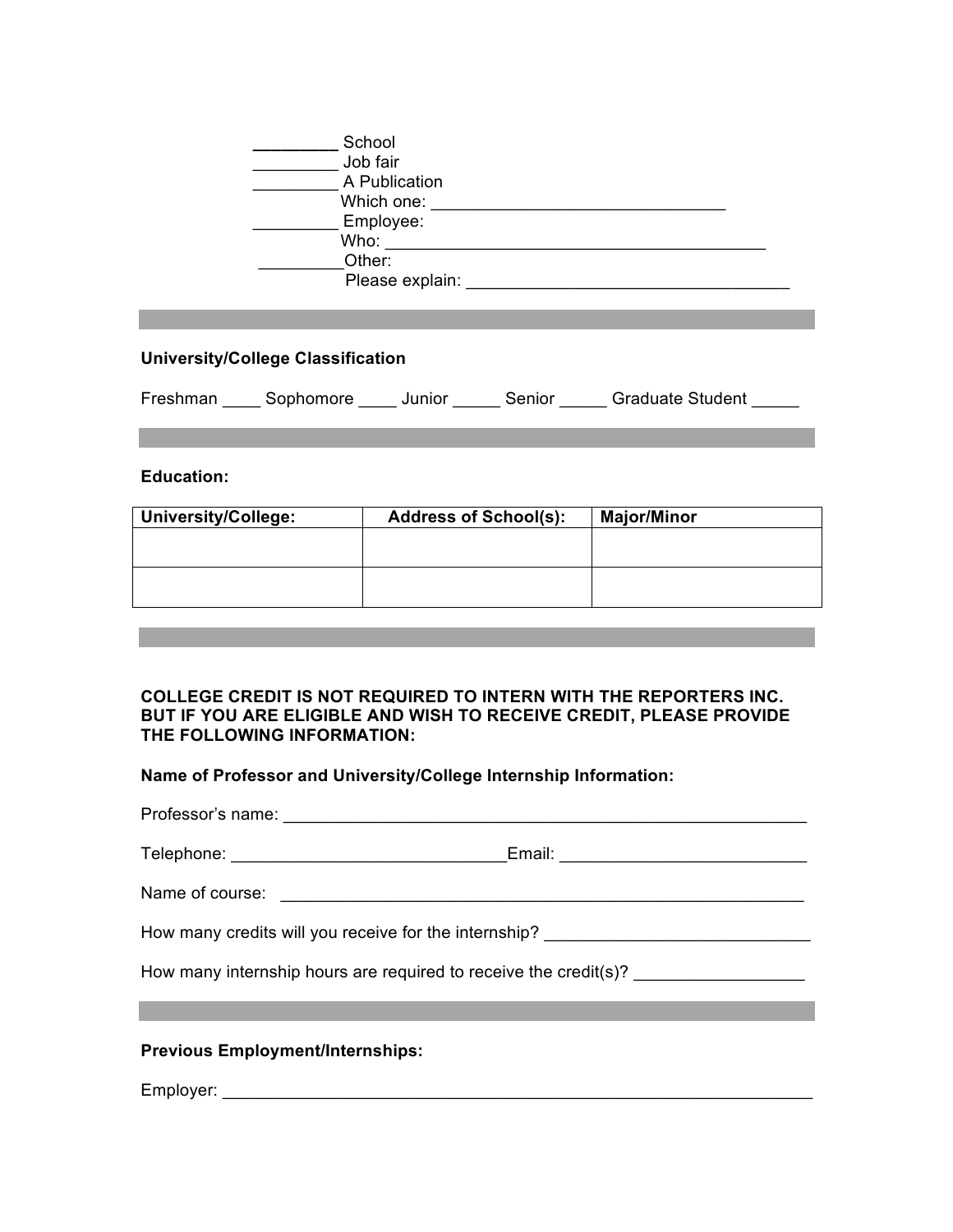| <b>Duties</b>                                                                          |  |  |
|----------------------------------------------------------------------------------------|--|--|
|                                                                                        |  |  |
|                                                                                        |  |  |
|                                                                                        |  |  |
| May we contact: Yes_________ No_________                                               |  |  |
| <b>Schedule Availability-Indicate Days and Hours:</b>                                  |  |  |
|                                                                                        |  |  |
|                                                                                        |  |  |
|                                                                                        |  |  |
| Sunday: __________________________                                                     |  |  |
| Do you have access to automobile transportation to and from the internship?            |  |  |
|                                                                                        |  |  |
| If no, will you be able to travel to The Reporters Inc.'s Richfield, Minnesota office? |  |  |
|                                                                                        |  |  |
|                                                                                        |  |  |
|                                                                                        |  |  |

# **Please Provide Three References:**

| Name: | Title: | Company: | <b>Phone &amp; Email:</b> |
|-------|--------|----------|---------------------------|
|       |        |          |                           |
|       |        |          |                           |
|       |        |          |                           |
|       |        |          |                           |